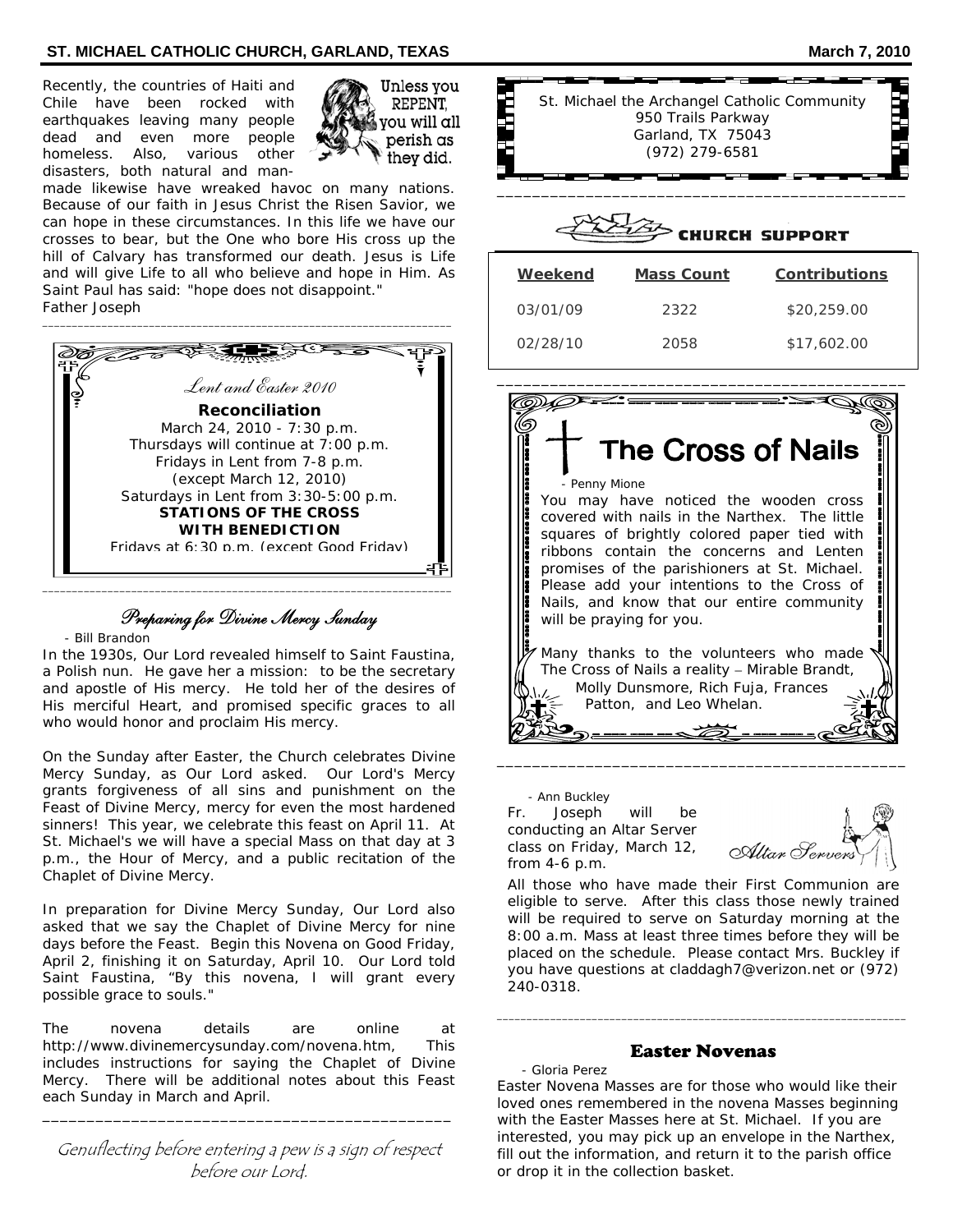

## **Saturday, March 6**

| 8:00 a.m.           | +Aleena Rule by Andy & Teena Zihlman                        |
|---------------------|-------------------------------------------------------------|
| 5:30 p.m.           | +Mario & Mary Giaela by daughter &                          |
|                     | grandchildren                                               |
| Sunday, March 7     |                                                             |
| 8:30a.m.            | + Rosario & Francisco Sosing by Jorge &                     |
|                     | Violeta Sosing                                              |
| $10:30$ a.m.        | +Sandra Lee Dankworth by Mr. & Mrs.                         |
|                     | William Brandon & family                                    |
| 12:30 p.m.          | Mass for the People                                         |
| 6:00 p.m.           | +Sandra Lee Dankworth by Mr. & Mrs.                         |
|                     | William Brandon & family                                    |
| Monday, March 8     |                                                             |
|                     | 8:00 a.m. + Sandra Lee Dankworth by Mr. & Mrs.              |
|                     | William Brandon & family                                    |
| Tuesday, March 9    |                                                             |
| 8:00 a.m.           | +Thomas Buckley by Ann Buckley                              |
| Wednesday, March 10 |                                                             |
|                     | 8:00 a.m. + Sandra Lee Dankworth by Mr. & Mrs.              |
|                     | William Brandon & family                                    |
| Thursday, March 11  |                                                             |
|                     | 8:00 a.m. + Sandra Lee Dankworth by Mr. & Mrs.              |
|                     | William Brandon & family                                    |
| 6:30 p.m.           | +Celia Solis by her family                                  |
| Friday, March 12    |                                                             |
|                     | 8:00 a.m. S.I. Gary Busch by Myrna Busch                    |
|                     | Tabernacle candle is for the special intentions of Faia are |

Tabernacle candle is for the special intentions of Faia and Martin by Lucy Kim.

|            | <b>READINGS FOR THE</b><br><b>WEEK OF</b><br><b>March 7, 2010</b>              |
|------------|--------------------------------------------------------------------------------|
| Sunday:    | Gn 15:5-12, 17-18/Ps 27:1, 7-8,<br>8-9, 13-14/Phil 3: 17-4: 1/Lk<br>$9:28b-36$ |
| Monday:    | Dn 9:4b-10/79:8, 9, 11 and 13/<br>Lk 6:36-38                                   |
| Tuesday:   | Is 1:10, 16-20/50:8-9, 16bc-17,<br>21 and 23/Mt 23:1-12                        |
| Wednesday: | Jer 18:18-20/31:5-6, 14, 15-16/<br>Mt 20:17-28                                 |
| Thursday:  | Jer 17:5-10/1:1-2, 3, 4 and 6/<br>Lk 16:19-31                                  |
| Friday:    | Gn 37:3-4, 12-13a, 17b-28a/<br>105:16-17, 18-19, 20-21/Mt<br>21:33-43, 45-46   |
| Saturday:  | Mi 7:14-15, 18-20/:1-2, 3-4, 9-<br>10, 11-12/Lk 15:1-3, 11-32                  |



**Fridays at 6:30 p.m. followed by Benediction**

|                            | /eek Ahead<br>The                                                |
|----------------------------|------------------------------------------------------------------|
| Third Sunday of Lent       |                                                                  |
| <b>SUNDAY:</b>             | March 7                                                          |
| 8:00a.m.                   | Boy Scouts Café - Curran Hall                                    |
| 8:00 a.m.                  | Faith Formation - Classrooms                                     |
| 8:30 a.m.                  | Faith Formation - Curran Hall                                    |
| 9:00 a.m.                  | RCIA Inquiry - Library                                           |
| 9:00a.m.                   | RCIA - Rm. 110/120                                               |
| 11:00 a.m.                 | 12:30 Choir - Chapel                                             |
| 1:30 p.m.                  | Super Sunday - Curran Hall & Classrooms                          |
| 3:00 p.m.                  | Life Teen - Curran Hall<br>March 8                               |
| <b>MONDAY:</b><br>8:30a.m. | Faith Formation - Curran Hall                                    |
| 6:30 p.m.                  | Faith Formation - Classrooms                                     |
| 7:00 p.m.                  | Boy Scouts Meeting – Curran Hall                                 |
| <b>TUESDAY:</b>            | March 9                                                          |
| 10:00 a.m.                 | Women's Craft Group – Pit Area                                   |
| 7:00 p.m.                  | Immaculata Prayer Group - Rm. 210                                |
| $7:00$ p.m.                | Cub Scout Pack Meeting - Curran Hall                             |
| 7:00 p.m.                  | St. Gregory Choir - Church                                       |
| <b>WEDNESDAY: March 10</b> |                                                                  |
| 12:30 p.m.                 | Census Testing 2010 - Rm. 110/120                                |
| 6:00 p.m.                  | Littlest Angel Choir - Church                                    |
| 6:30 p.m.                  | The Edge - Curran Hall, Rms & SY                                 |
| 7:00 p.m.                  | Life Teen - Youth Room                                           |
| 7:00 p.m.                  | Adult Bible Study - Rm. 110/120                                  |
| <b>THURSDAY:</b>           | March 11                                                         |
| 4:00 p.m.                  | Knights of Columbus - Rm. 110/120                                |
| 6:00 p.m.                  | Novena to Our Lady of Perpetual Help -                           |
|                            | Chapel                                                           |
| 6:30 p.m.                  | Mass - Chapel                                                    |
| 7:00 p.m.                  | Confessions - Chapel                                             |
| 7:00 p.m.<br>7:00 p.m.     | Grief Ministry - Library<br>Young Adult Fellowship - Curran Hall |
| 7:30 p.m.                  | Contemporary Choir - Church                                      |
| <b>FRIDAY:</b>             | March 12                                                         |
| $3:00$ p.m.                | Knights of Columbus - Curran Hall                                |
|                            | (Lenten Meal)                                                    |
| 6:30 p.m.                  | Stations of the Cross - Sanctuary                                |
| 7:00 p.m.                  | Scouts Meeting - Library                                         |
| <b>SATURDAY:</b>           | March 13                                                         |
| 1:00 p.m.                  | Life Teen - Youth Room                                           |
| 4:00 p.m.                  | Confessions - Chapel                                             |
|                            |                                                                  |

# **Laws of Fast & Abstinence**

The National Conference of Catholic Bishops has determined that the following practice shall prevail in the U.S. Fasting is to be observed on Ash Wednesday and Good Friday by all those who have celebrated their 16<sup>th</sup> birthday and have not yet celebrated their 60<sup>th</sup> birthday.

Abstinence from meat is to be observed on all Fridays of Lent by all who have celebrated their  $14<sup>th</sup>$  birthday. \_\_\_\_\_\_\_\_\_\_\_\_\_\_\_\_\_\_\_\_\_\_\_\_\_\_\_\_\_\_\_\_\_\_\_\_\_\_\_\_\_\_\_\_\_\_

> Young Adult Fellowship Thursday, March 11, at 7 p.m. Curran Hall Join us!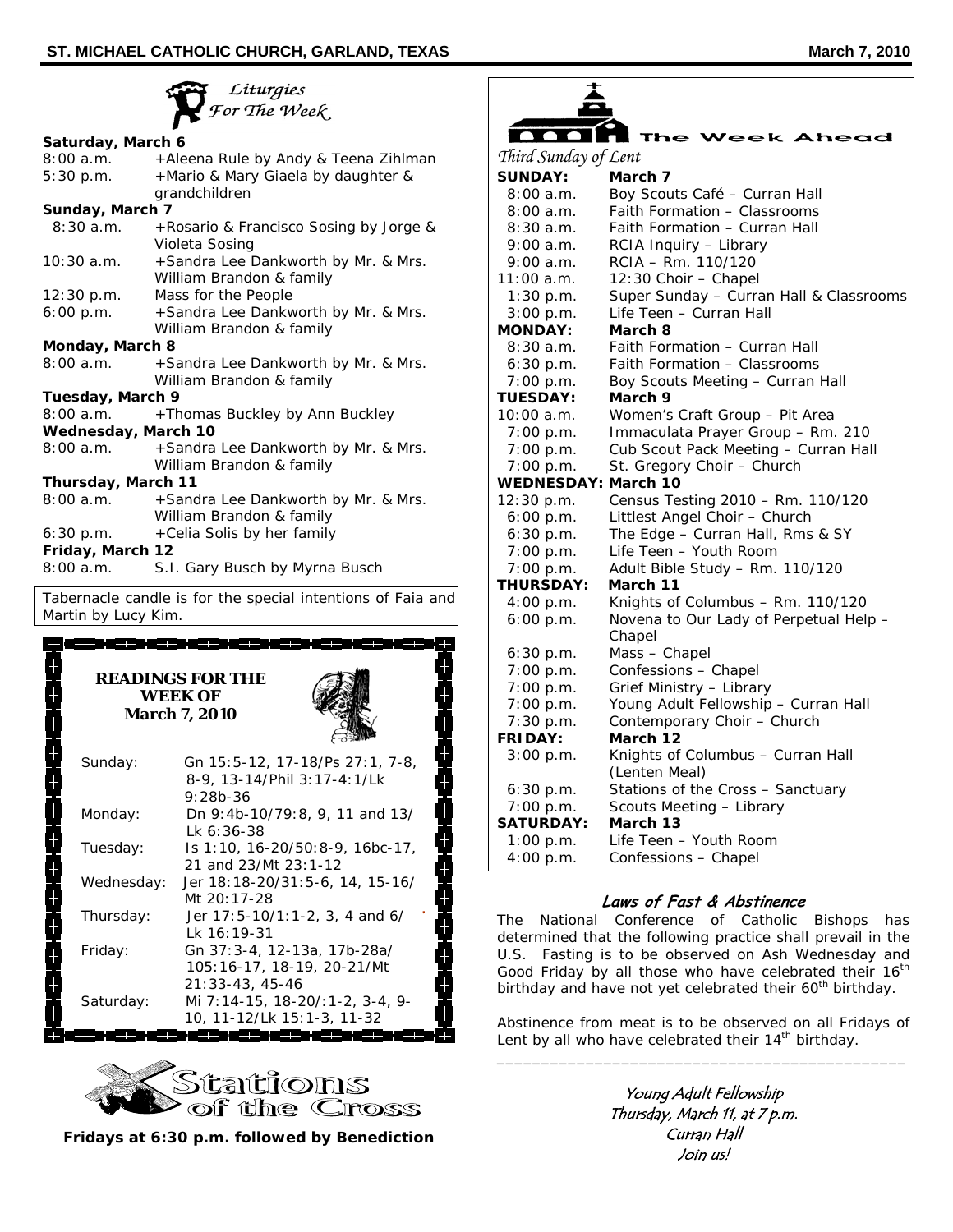

St. Michael Garland, TX

**Rachel Kollhoff – Youth Minister** 

**smyouth@sbcglobal.net 972-279-6581, ext. 17**  Be sure to check out our website for current information.

# **www.smlifeteen.com**

# **(All FORMS can be found on website.)**

Life Teen Mass at 6 pm followed by a Life Night that ends at 9 pm. Open to all  $9<sup>th</sup>$ -12<sup>th</sup> grade high school students. **Spring Retreat scheduled for**: May 14-16

Sign-up to reserve your spot now! It is first come, first serve.

# **ATTENTION LIFE TEEN PARENTS**

The youth group has begun its second semester and is always in need of the following items: Bottled Water (20-24 pks.) Snacks (variety pack chips, fruit snacks, cookies, etc) Soda (cans or liters) Juice Boxes

Plates, Cups, Utensils, Napkins

*INTERESTED IN BEING AN ADULT VOLUNTEER FOR THE YOUTH? IF YOU ARE, PLEASE CONTACT THE YOUTH OFFICE!! \_\_\_\_\_\_\_\_\_\_\_\_\_\_\_\_\_\_\_\_\_\_\_\_\_\_\_\_\_\_\_\_\_\_\_\_\_\_\_\_\_\_\_\_\_\_\_\_\_\_\_\_\_\_\_\_\_\_\_\_\_\_\_\_\_\_\_\_\_* 

## *- Gloria Gove*

Faith Formation classes for families and anyone in the Parish who would like to attend will be held this Sunday, March 7, in Curran Hall at 8:30 a.m., 10:30 a.m., 12:30 p.m., and Monday, March 8, at 6:30 p.m. The Topic of these talks will be "The Easter Triduum."

\* \* \* \* \* \* \* \*

**CONFIRMATION STUDENTS**: Our last SUPER SUNDAY will be held this Sunday at 1:30 p.m. in Curran Hall. All students must be accompanied by their Parent or Sponsor and have their Confirmation Interview papers with them.

# **Thank You**

\_\_\_\_\_\_\_\_\_\_\_\_\_\_\_\_\_\_\_\_\_\_\_\_\_\_\_\_\_\_\_\_\_\_\_\_\_\_\_\_\_\_\_\_\_\_

 *- Chris Fowler* 

We would like to thank those who participated in our annual Scouting for Food Drive. Due to the generosity and support of the parishioners of St Michael and Wal-Mart, the Cub Scouts collected 3,185 lbs. and the Boy Scouts collected 10,719 lbs of canned food items. Along with Packs 276, 434, and 1988, the total collected this year was 15,889 lbs. of food. All the food collected stays here in St Michael's food pantry. This puts our Gray Owl District in second place this year, only 622 lbs. behind first place Great Plains District in all of BSA Circle Ten Council. Again, thank you for helping the Scouts feed the hungry!

**\* \* \* \* \* \* \*** 

#### *- Penny Mione*

"Thank you!" to the anonymous donor who made possible the permanent installation of the Chant Mass in the Ritual Song hymnals. Without this incredible generosity, we would not have been able to do it. Thanks, too, to the tireless volunteers who printed the labels and put them in place. St. Michael appreciates you!

| <b>Saint Michael the Archangel</b><br><b>Boy Scout Troop 548</b>                                                                                                                                                                    |                                            |  |  |
|-------------------------------------------------------------------------------------------------------------------------------------------------------------------------------------------------------------------------------------|--------------------------------------------|--|--|
| March 7                                                                                                                                                                                                                             | Scout Café Breakfast, Curran Hall          |  |  |
| March 9                                                                                                                                                                                                                             | Boy Scout Meeting, 7 PM, Curran Hall       |  |  |
| March 12-13                                                                                                                                                                                                                         | Oakleaf Training                           |  |  |
| March 15                                                                                                                                                                                                                            | <b>NO</b> Boy Scout Meeting – Spring Break |  |  |
| March 18                                                                                                                                                                                                                            | Order of the Arrow Chapter Meeting         |  |  |
| March 22                                                                                                                                                                                                                            | Boy Scout Meeting, 7 PM, Curran Hall       |  |  |
| March 25                                                                                                                                                                                                                            | Parent Committee Meeting, 7 PM,            |  |  |
| March 26-28                                                                                                                                                                                                                         | Monthly Campout/TBA                        |  |  |
| March 29                                                                                                                                                                                                                            | Boy Scout Meeting, 7 PM, Curran Hall       |  |  |
| BOY SCOUTS OF AMERICA * IOO YEARS OF SCOUTING<br>For more information contact<br>Scout Master Chris Fowler<br><b>ESA2@</b><br>e-mail: cdf364@att.nef<br>Phone: (972) 203-6126<br>CELEBRATING THE ADVENTURE * CONTINUING THE JOURNEY |                                            |  |  |

\_\_\_\_\_\_\_\_\_\_\_\_\_\_\_\_\_\_\_\_\_\_\_\_\_\_\_\_\_\_\_\_\_\_\_\_\_\_\_\_\_\_\_\_\_\_\_\_\_\_\_\_\_\_\_\_\_\_\_\_\_\_\_\_\_\_\_\_\_

| - Rachel Kollhoff                  |                                                                                                                                                                                                                                        |
|------------------------------------|----------------------------------------------------------------------------------------------------------------------------------------------------------------------------------------------------------------------------------------|
| <i><b>Whose Invited?</b></i>       | EVERYONE IN THE PARISH                                                                                                                                                                                                                 |
| <b>What to Bring?</b>              | Yourself, an OPEN HEART,                                                                                                                                                                                                               |
|                                    | and others!!                                                                                                                                                                                                                           |
| <b>When:</b>                       | March 7, 2010                                                                                                                                                                                                                          |
| Time:                              | 7:15-8:30 p.m. (after 6 pm                                                                                                                                                                                                             |
|                                    | Sunday Mass)                                                                                                                                                                                                                           |
| Where:                             | Curran Hall                                                                                                                                                                                                                            |
| Hosted by:                         | Life Teen                                                                                                                                                                                                                              |
| look forward to seeing you there!! | What is Adoration with Praise & Worship?<br>This is a time where one is able to adore and<br>praise the true presence of Jesus through<br>Eucharistic Adoration with singing.<br>St.<br>Augustine said, "Singing is praying twice." We |



**Pray for peace**